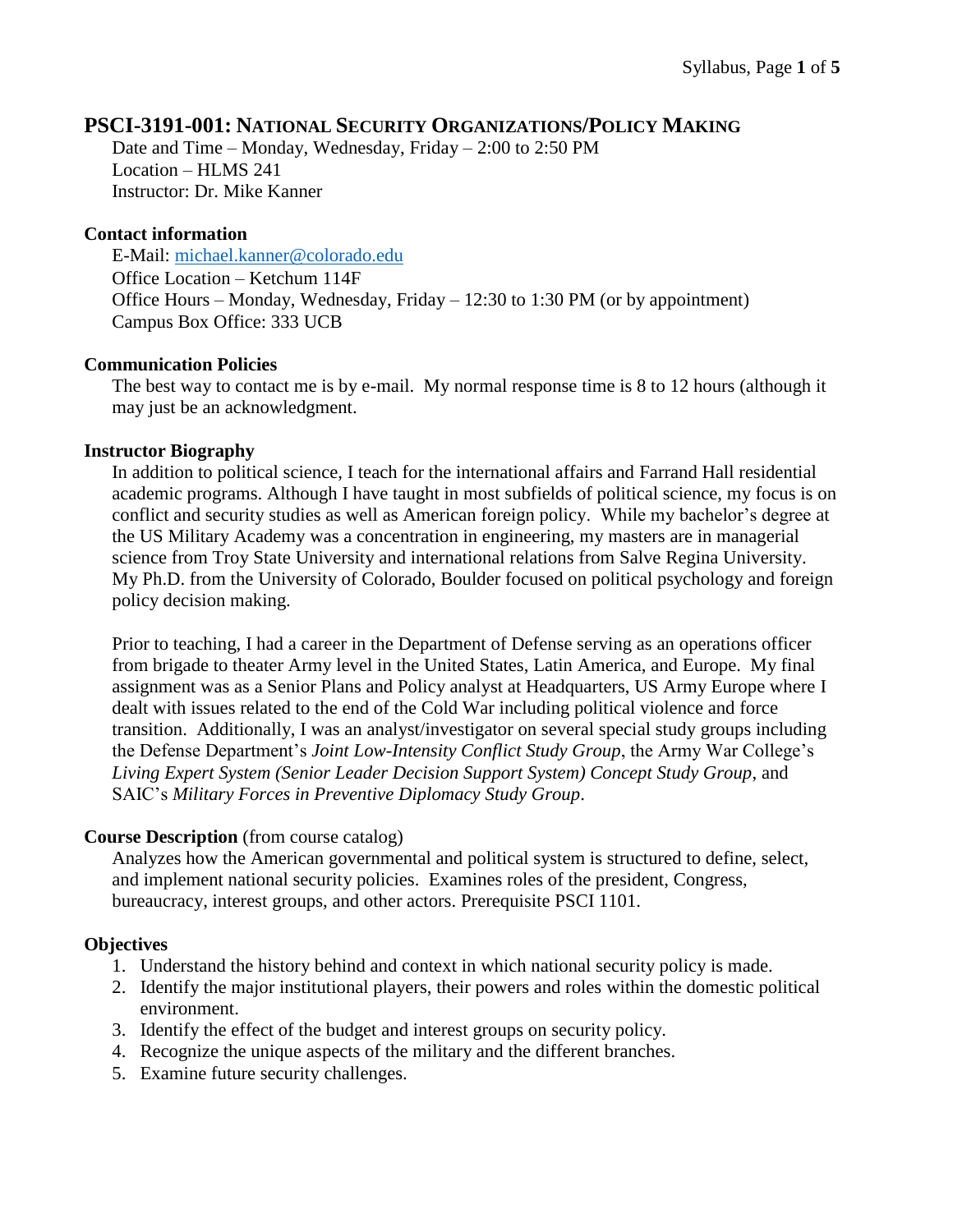# **Overview of Class and Responsibilities**

Each of us has roles in the classrooms. As the instructor, I am a resource and moderator. As students, you have responsibility for your learning.

# Instructor

I will be on time and prepared to lead the class. A normal class will start with an introduction to the subject. This is not a lecture and will highlight key aspects of that day's readings along with asking the class for comments about these points. The class will usually end with a discussion period on a question raised by the reading (*e.g*., What do you see as the proper role of Congress in security policy?).

# Student

Understanding the University's course support software (Canvas) is necessary to taking this course. If you are not familiar or don't feel confident in your knowledge, visit the OIT website for Student Support Videos [\(https://oit.colorado.edu/services/teaching-learning](https://oit.colorado.edu/services/teaching-learning-tools/canvas/student-support/student-support-videos)[tools/canvas/student-support/student-support-videos\)](https://oit.colorado.edu/services/teaching-learning-tools/canvas/student-support/student-support-videos).

Your first responsibility is to show up to class and to be on time. Readings are only part of the class. I also consider lateness is a sign of disrespect to the other students.

Second, do the readings in advance of attendance. The class is based on discussions, so being uninformed will decrease everybody's learning experience. You should analyze each reading for these elements.

- 1. Identify the key points.
- 2. Examine the accuracy and validity of these statements or assumptions.
- 3. Analyze how these assumptions result in different perspectives about the world.
- 4. Compare the different policies that may come from different assumptions.

Finally, keep up with the news. It is always an interesting time to study politics. We will be using current events to illustrate and apply what we learn in class.

## **Required Texts**

There are three texts required for this class.

George, Roger Z., and Harvey Rishikof. 2017. *The National Security Enterprise: Navigating the*  Labyrinth. 2<sup>nd</sup> Edition. Washington, DC: Georgetown Press.

Sapolsky, Harvey M., Eugene Gholz, and Caitlin Talmadge. 2017. *U.S. Defense Politics: The Origins of Security Policy, 3rd Edition*. New York: Routledge

Snow, Donald. 2017. *National Security, 6th Edition*. New York: Routledge

*National Security Strategy of the United States of America*, December 2017. This is available on CANVAS or at [https://www.whitehouse.gov/wp-content/uploads/2017/12/NSS-Final-12-18-](https://www.whitehouse.gov/wp-content/uploads/2017/12/NSS-Final-12-18-2017-0905-2.pdf) [2017-0905-2.pdf](https://www.whitehouse.gov/wp-content/uploads/2017/12/NSS-Final-12-18-2017-0905-2.pdf)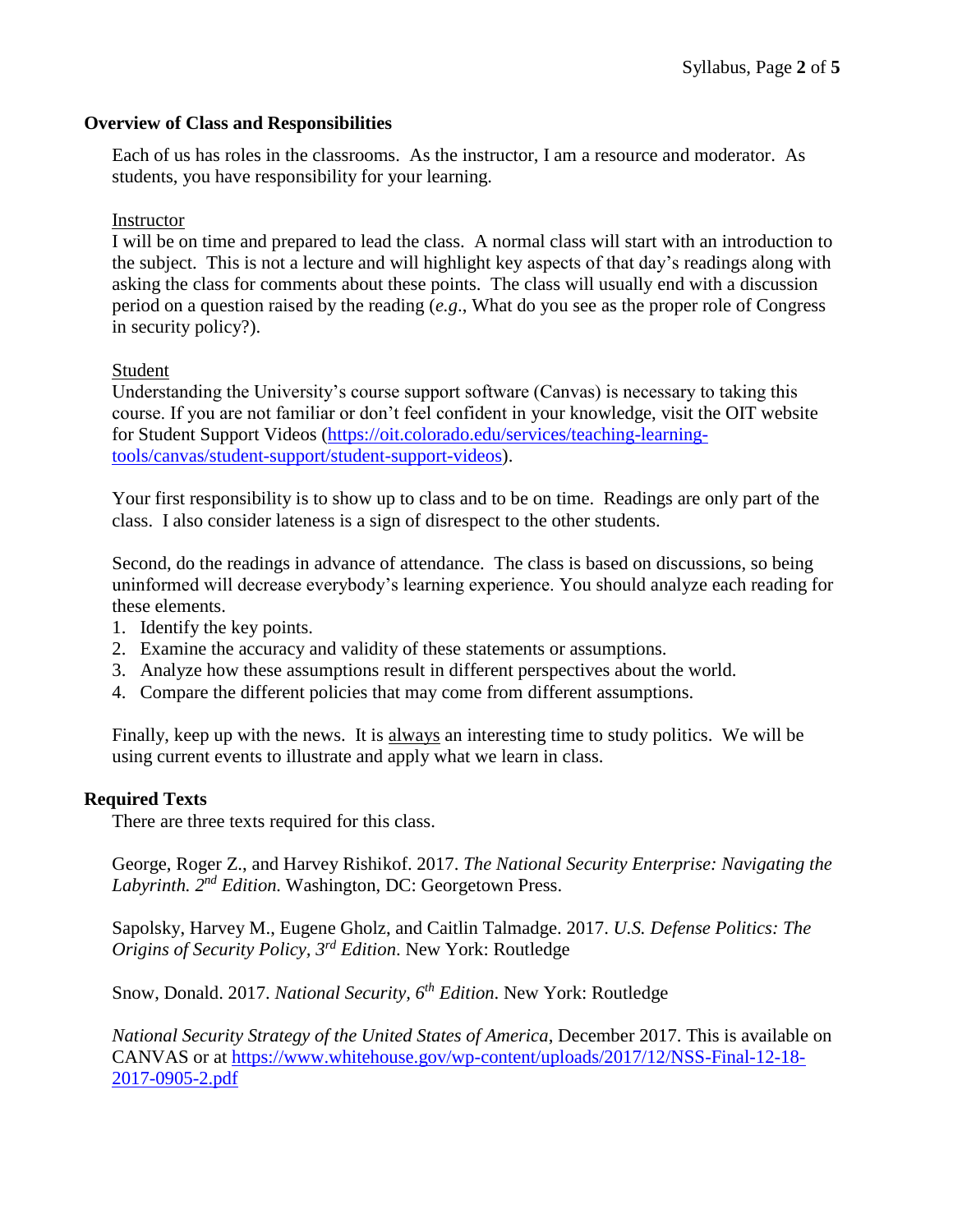# **Grading**

Final grades are based on a 100-point scale.

| $\mathbf{A}$ | 94-100 | $B+$  | 87-89 | $C+$ | 77-79 | $D+$         | 67-69     | $0-59$ |
|--------------|--------|-------|-------|------|-------|--------------|-----------|--------|
| $A-$         | 90-93  | B     | 83-86 |      | 73-76 | D            | 63-66     |        |
|              |        | $B -$ | 80-82 | $C-$ | 70-72 | $\mathbf{D}$ | $60 - 62$ |        |

Your final grade will be a function of the points you achieve. Points are allocated on the following basis.

| Exams $-2$ at 25 points each | 50 points  |
|------------------------------|------------|
| Final Exam $-35$ points      | 35         |
| Attendance/Participation     | 15 points  |
| Total                        | 100 points |

# Exams.

There will be three exams including the final exam. All are in-class, closed book exams. The first two (Sept. 20, Oct. 28) will consist of seven questions (one paragraph essay) from which students will select five. The final will consist of nine questions of which students will select seven.

These questions are mostly drawn from the in-class discussion questions and will require some synthesis of the subjects discussed since the last exam. A review sheet for each exam will be published at least one week prior to the exam.

Attendance.

Absences will only be excused based on illness, incarceration, religious observation, work, sports team, ROTC or military commitments, or family emergencies. Documentation for the absence may be requested.

| <b>August</b>       |    |                      |    |                      |  |  |
|---------------------|----|----------------------|----|----------------------|--|--|
| $26 - Syllabus;$    | 27 | $28 - \text{NSE}$    | 29 | $30 - USDP1$         |  |  |
| Snow 1              |    | Introduction         |    |                      |  |  |
| <b>September</b>    |    |                      |    |                      |  |  |
| $2 -$ Labor Day     | 3  | $4 -$ Snow 2         | 5  | $6 - \text{USDP} 2$  |  |  |
| (no class)          |    |                      |    |                      |  |  |
| $9 -$ Snow 3        | 10 | $11 -$ Snow 4        | 12 | $13 -$ Snow 5        |  |  |
| $16 - CANVAS$       | 17 | $18 - NSE$ 1         | 19 | <b>20 - Exam</b>     |  |  |
| <b>NSS</b>          |    |                      |    |                      |  |  |
| $23 -$ Snow 6       | 24 | $25 - USDP$ 10       | 26 | $27 - \text{NSE} 2$  |  |  |
| $30 - NSE$ 13       |    |                      |    |                      |  |  |
| <b>October</b>      |    |                      |    |                      |  |  |
|                     |    | $2 - USDP9$          | 3  | $4 - NSE$ 15         |  |  |
| $7 - \text{NSE} 16$ | 8  | $9 - NSE$ 17         | 10 | $11 -$ USDP $11$     |  |  |
| $14 - \text{NSE} 9$ | 15 | $16 - \text{NSE} 10$ | 17 | $18 - \text{NSE} 11$ |  |  |

## **Class Schedule**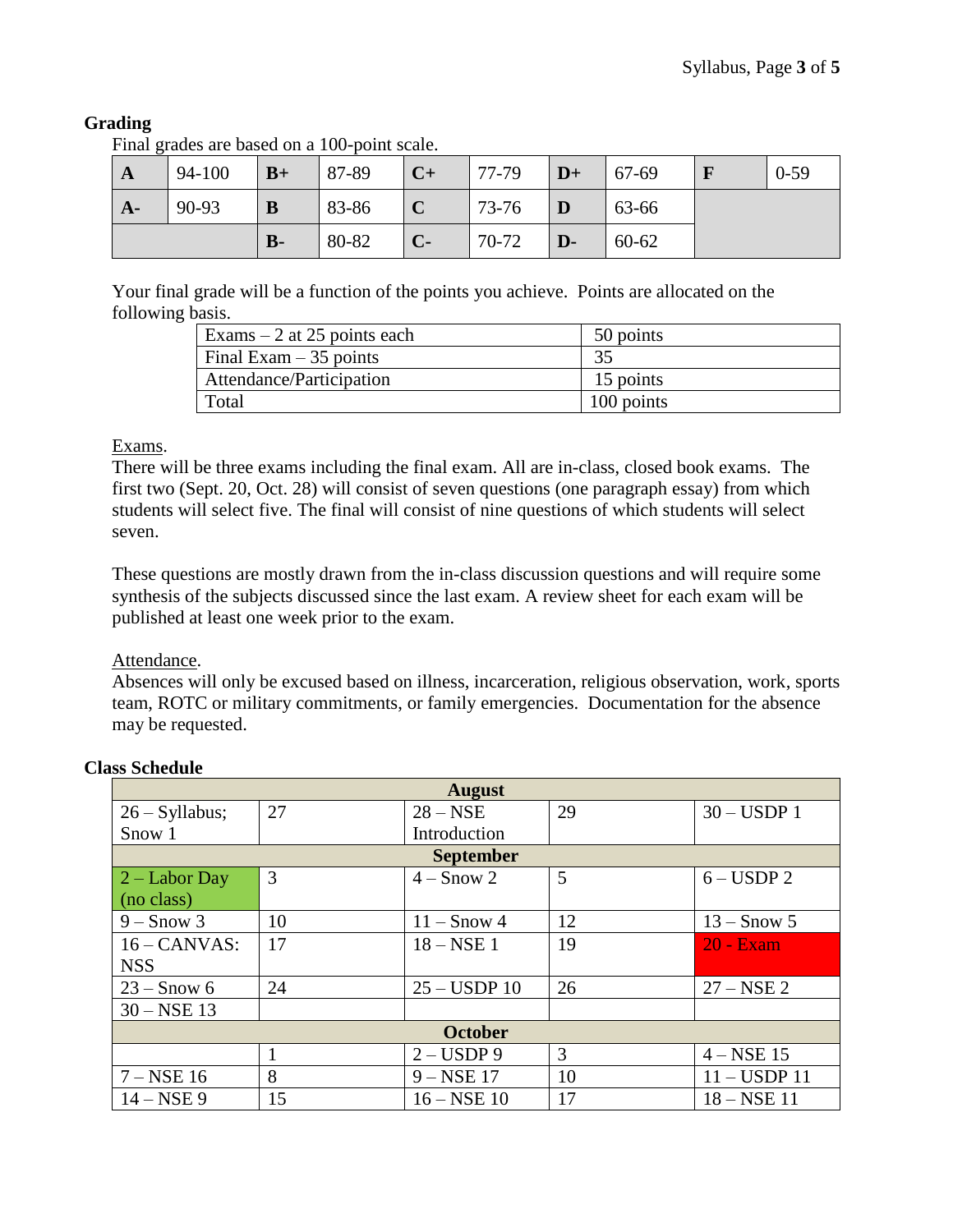| $21 - NSE$ 4                                 |                                                                                              | 22                | $23 - USDP$ 12      | 24                  | 25 - Exam      |  |  |
|----------------------------------------------|----------------------------------------------------------------------------------------------|-------------------|---------------------|---------------------|----------------|--|--|
| $28 - NSE$ 12                                |                                                                                              | 29                | $30 - NSE$ 8        | 31                  |                |  |  |
| <b>November</b>                              |                                                                                              |                   |                     |                     |                |  |  |
|                                              |                                                                                              |                   |                     |                     | $1 -$ Snow 7   |  |  |
| $4 - NSE$ 3                                  |                                                                                              | 5                 | $6 - \text{USDP} 7$ | $\overline{7}$      | $8 -$ Snow $8$ |  |  |
| $11 - NSE$ 6                                 |                                                                                              | 12                | $13 - USDP4$        | 14                  | $15 - NSE$ 7   |  |  |
| $18 - \text{USDP } 5$                        |                                                                                              | 19                | $20 - USDP$ 6       | 21                  | $22 -$ Snow 9  |  |  |
| 25 – Fall Break                              |                                                                                              | $26 - Fall Break$ | 27 – Fall Break     | $28 -$              | $29 -$         |  |  |
|                                              |                                                                                              |                   |                     | <b>Thanksgiving</b> | Thanksgiving   |  |  |
| <b>December</b>                              |                                                                                              |                   |                     |                     |                |  |  |
| $2 -$ Snow 11                                |                                                                                              | 3                 | $4 - USDP$ 14       | $\mathfrak{S}$      | $6 -$ Snow 12  |  |  |
| $9 -$ Snow 13                                |                                                                                              | 10                | $11 -$ Snow 14      | 12                  | $13 - Reading$ |  |  |
|                                              |                                                                                              |                   |                     |                     | Day            |  |  |
| <b>Final – Monday, Dec. 16, 1:30 to 4 PM</b> |                                                                                              |                   |                     |                     |                |  |  |
| <b>Legend</b>                                |                                                                                              |                   |                     |                     |                |  |  |
| <b>NSE</b>                                   | George, Roger Z., and Harvey Rishikof. 2017. The National Security Enterprise:               |                   |                     |                     |                |  |  |
|                                              | Navigating the Labyrinth. 2 <sup>nd</sup> Edition. Washington, DC: Georgetown Press.         |                   |                     |                     |                |  |  |
| <b>USDP</b>                                  | Sapolsky, Harvey M., Eugene Gholz, and Caitlin Talmadge. 2017. U.S. Defense                  |                   |                     |                     |                |  |  |
|                                              | <i>Politics: The Origins of Security Policy, 3<sup>rd</sup> Edition. New York: Routledge</i> |                   |                     |                     |                |  |  |
| <b>Snow</b>                                  | Snow, Donald. 2017. National Security, 6 <sup>th</sup> Edition. New York: Routledge          |                   |                     |                     |                |  |  |

# \_\_\_\_\_\_\_\_\_\_\_\_\_\_\_\_\_\_\_\_\_\_\_\_\_\_\_\_\_\_\_\_\_\_\_\_\_\_\_\_\_\_\_\_\_\_\_\_\_\_\_\_\_\_\_\_\_\_\_\_\_\_\_\_\_\_\_\_\_\_\_\_\_\_\_\_\_ **Policies** (as established by the Vice Provost for Undergraduate Education)

# ACCOMMODATION FOR DISABILITIES

If you qualify for accommodations because of a disability, please submit your accommodation letter from Disability Services to your faculty member in a timely manner so that your needs can be addressed. Disability Services determines accommodations based on documented disabilities in the academic environment. Information on requesting accommodations is located on the [Disability Services website.](http://www.colorado.edu/disabilityservices/students) Contact Disability Services at 303-492-8671 or [dsinfo@colorado.edu](mailto:dsinfo@colorado.edu) for further assistance. If you have a temporary medical condition or injury, see [Temporary Medical Conditions](http://www.colorado.edu/disabilityservices/students/temporary-medical-conditions) under the Students tab on the Disability Services website.

# CLASSROOM BEHAVIOR

Students and faculty each have responsibility for maintaining an appropriate learning environment. Those who fail to adhere to such behavioral standards may be subject to discipline. Professional courtesy and sensitivity are especially important with respect to individuals and topics dealing with race, color, national origin, sex, pregnancy, age, disability, creed, religion,